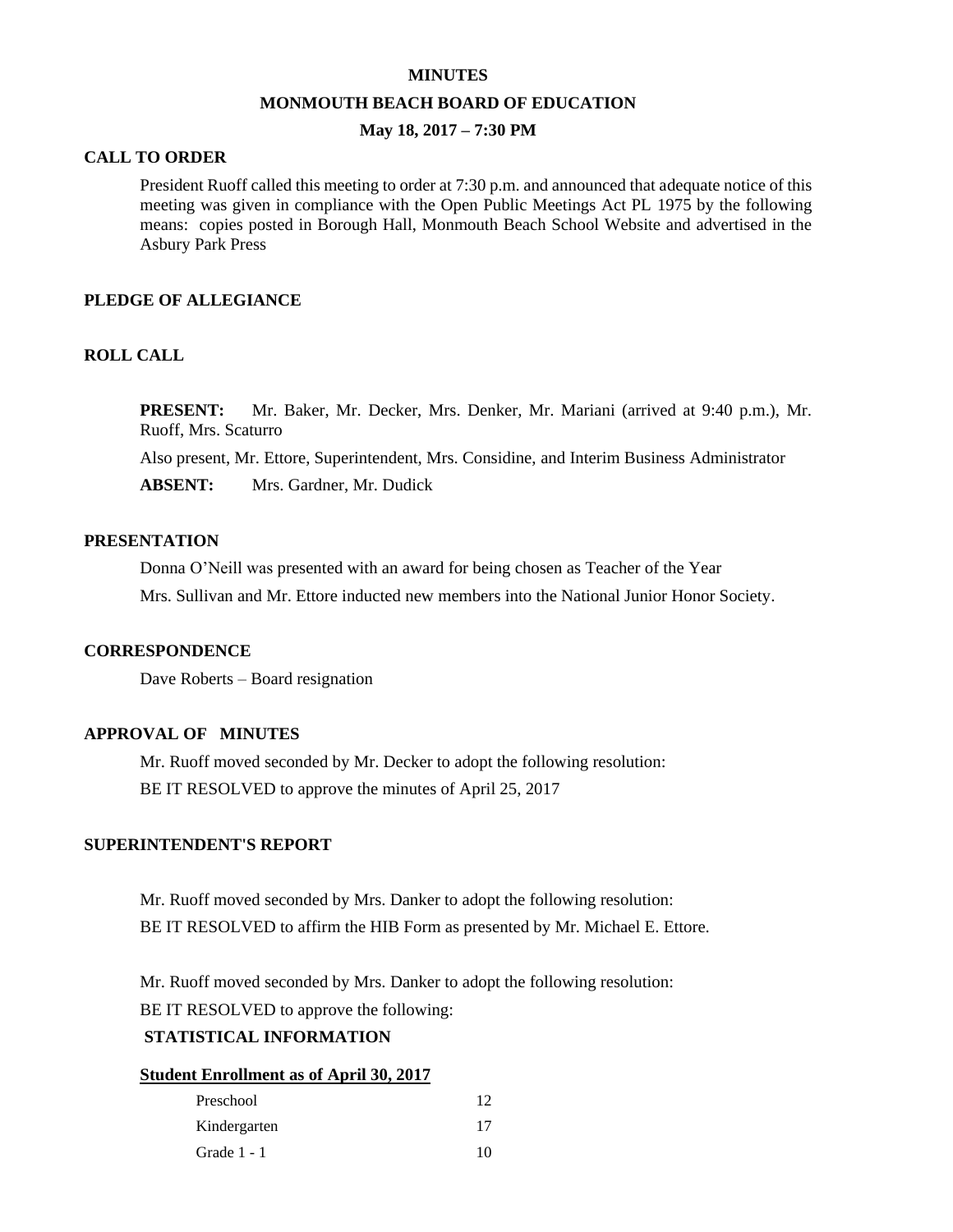| Grade 1 - 2                              |       | 10        |       |  |
|------------------------------------------|-------|-----------|-------|--|
| Grade 2 - 1                              |       | $08\,$    |       |  |
| Grade 2 - 2                              |       | 08        |       |  |
| Grade 3 - 1                              |       | 12        |       |  |
| Grade 3 - 2                              |       | 15        |       |  |
| Grade 4 - 1                              |       | 13        |       |  |
| Grade 4 - 2                              |       | 13        |       |  |
| Grade 5 - 1                              |       | 14        |       |  |
| Grade $5 - 2$                            |       | 14        |       |  |
| Grade 6 - 1                              |       | 14        |       |  |
| Grade 6 - 2                              |       | 13        |       |  |
| Grade 7 - 1                              |       | 18        |       |  |
| Grade 7 - 2                              |       | 18        |       |  |
| Grade $8-1$                              |       | 15        |       |  |
| Grade 8 - 2                              |       | <u>14</u> |       |  |
|                                          | Total | 238       |       |  |
| Special Education (Out of District): 4   |       |           |       |  |
| One student in the following placements: |       |           |       |  |
| Oceanport Schools (2)                    |       |           |       |  |
| Harbor School (1)                        |       |           |       |  |
| Newmark School (1)                       |       |           |       |  |
| <b>Student Attendance</b>                |       |           |       |  |
| September                                | 99%   | February  | 93%   |  |
| October                                  | 97%   | March     | 94%   |  |
| November                                 | 95%   | April     | 95%   |  |
| December                                 | 94.5% | May       |       |  |
| January                                  | 93%   | June      |       |  |
|                                          |       |           |       |  |
| <b>Staff Attendance</b>                  |       |           |       |  |
| September                                | 96.5% | February  | 96%   |  |
| October                                  | 99%   | March     | 95%   |  |
| November                                 | 98.5% | April     | 95.5% |  |
| December                                 | 93.5% | May       |       |  |
| January                                  | 97%   | June      |       |  |
|                                          |       |           |       |  |

# Fire Drills

### Security Drill

Bomb Threat – April 21, 2017 at 10:00 a.m.

## **PUBLIC DISCUSSION**

In compliance with Open Public Meetings Act PL 1975, Chapter 10:4-12 subsection b, - A public body may exclude the public only from that portion of a meeting at which the public body discusses any matter involving the employment, appointment, termination of employment, terms and conditions of employment evaluation of the performance of promotion or discipline of any specific prospective public officer or employees or current public offer or employee employed or appointed by the public body, unless all the individual employees or appointees whose rights could be adversely affected request in writing that such matter or matters be discussed at a public meeting. As per Board Bylaws, 0167, public participation in Board Meetings, such remarks are to be limited to five minutes duration. The Board of Education, though affording the opportunity for members of the public to comment will not engage and/or make remarks concerning matters of student confidentiality and/or matters of personnel wherein employees of the District have not been given notice of the Board's intent to discuss their terms and conditions of employment.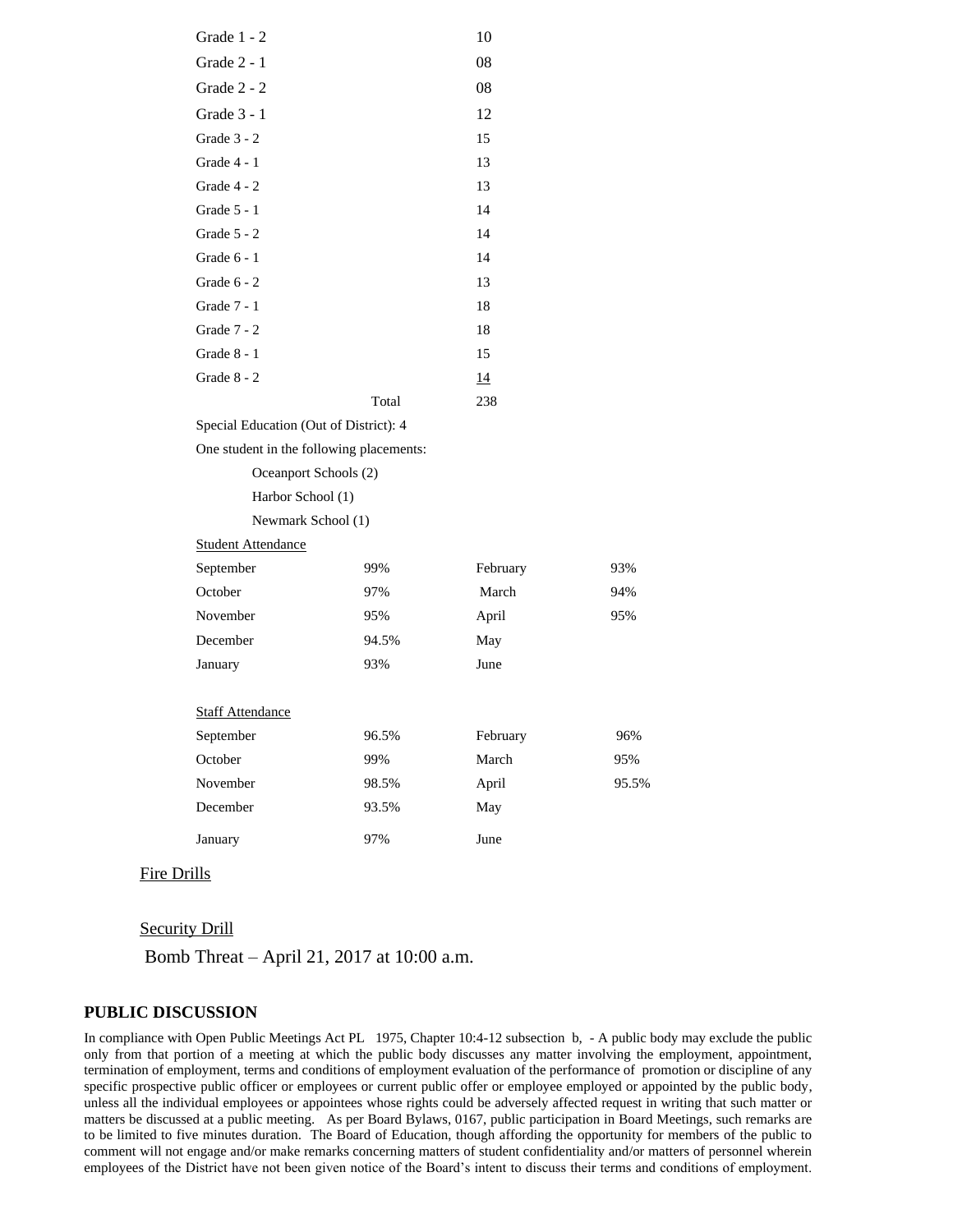Members of the public are reminded that though they are afforded the opportunity to address the Board, they are not given license to violate the laws of slander. Comments made by members of the public that are not in keeping with the orderly conduct of a public meeting will be asked to yield the floor and if they fail to do so may be subject to charges under New Jersey statues associated with disruption of a public meeting.

There were eight people present. Mrs. Mahoney thanked the PTO for the remodeling that was done last summer to the Teachers' Room. She said everyone now enjoys going into the room

## **PTO UPDATE**

Mrs. Quatrocchi talked about the Run being cancelled due to inclement weather. She talked about upcoming events.

## **FINANCE**

Leo Decker, Chair David Baker, Steve Mariani, Chris Dudick

> Mr. Decker moved seconded by Mrs. Scaturro to adopt the following resolution: BE IT RESOLVED to approve the following financial reports:

• Report of the Board Secretary – April 30, 2017 Cash Balances:

**April 30 2017**

| Fund 10 |    | \$2,407,444.56 |
|---------|----|----------------|
| Fund 20 | \$ | $-2.710.96$    |
| Fund 30 | \$ | 52,613.15      |
| Fund 40 | \$ |                |
| Fund 50 | S  | 5.211.79       |
| Fund 60 | \$ | 32,028.66      |

- Reconciliation Report for April
- April Payroll
- May bill list in the amount of \$124,511.13
- Monthly transfer report

In accordance with the reports attached:

Pursuant to NJAC 6:l20-2.13(d), I certify as of April 30, 2017, no budgetary line item account has been over expended in violation of NJAC 6:20-22.13 (ad). I hereby certify that all of the above information is correct.

### Board Certification:

Pursuant to NJAC 6:20-2.3 (e), we certify that as of April 30, 2017 after review of the Secretary's Monthly Report and upon consultation with the appropriate district officials, that to the best of our knowledge, no major account or fund has been over expended in violation of NJAC 6:230-22.13(b) and that sufficient funds are available to meet the district's financial obligations for the remainder of the fiscal year.

**YES:** Mr. Baker, Mr. Decker, Mrs. Denker, Mr. Ruoff, Mrs. Scaturro

Mr. Decker moved seconded by Mrs. Scaturro to adopt the following resolution:

BE IT RESOLVED to approve the contracts for substitute nursing services (as needed) for the 2017-18 school year as follows: for Bayada Nursing Service \$50 per hour, Nova Home Care and Staffing \$50 per hour and MOESC \$53 per hour for RN and \$43 per hour for LPN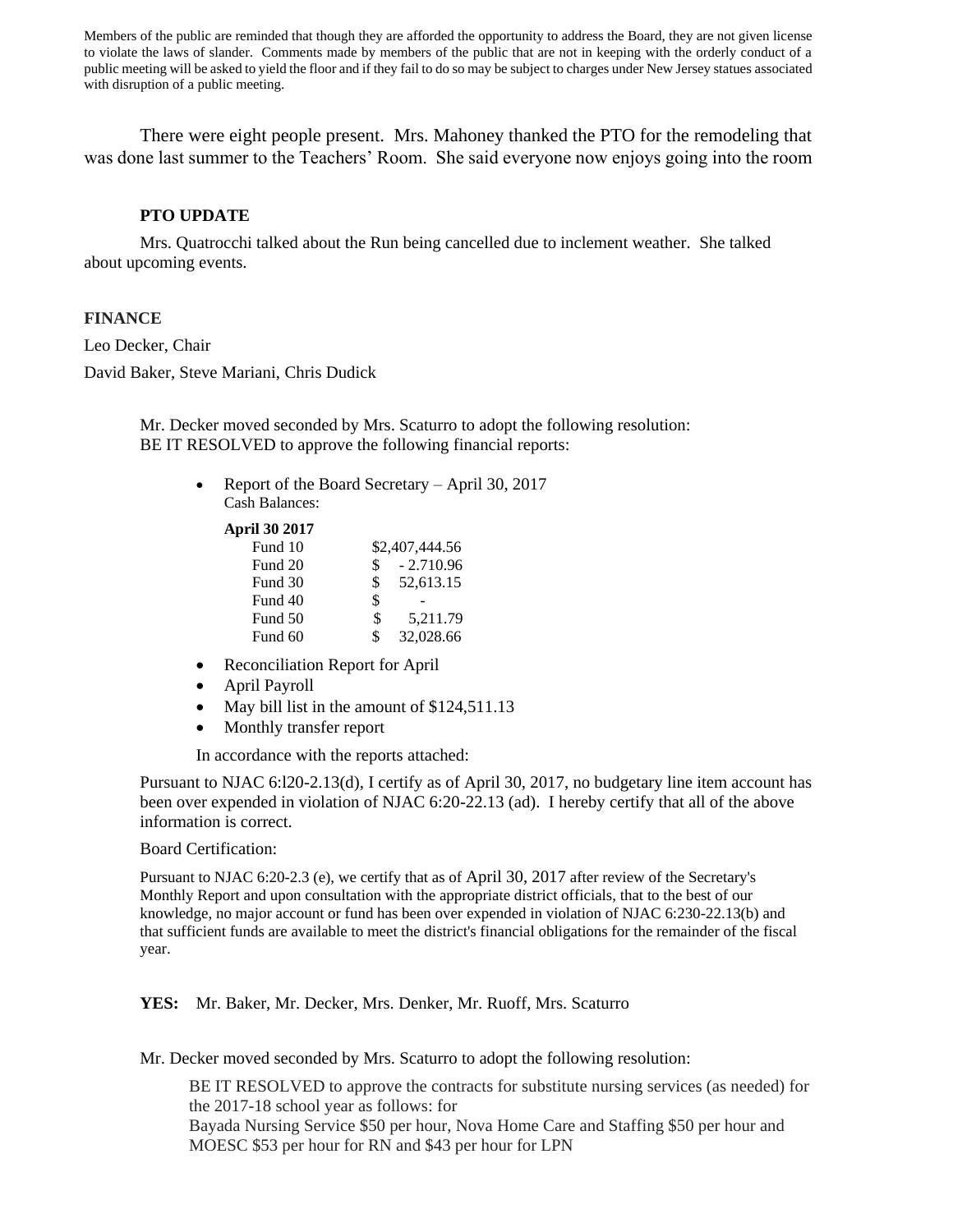### **YES:** Mr. Baker, Mr. Decker, Mrs. Denker, Mr. Ruoff, Mrs. Scaturro

Mr. Decker moved seconded by Mrs. Denker to adopt the following resolution:

BE IT RESOLVED to approve the extraordinary services for the 2017 summer extended school year program from July 5, 2017 – August 1, 2017 for ages  $4 - 6$  and July 5, 2017 – August 16, 2017 for ages 7 -12:

- OT Services by Tender Touch at \$85.00 per hour.
- Speech Services by Tina Freglette at \$60.00 per hour.
- Academic Assistance by Jessica Clark and Tracy Pennell at \$30.00 per hour.
- **YES:** Mr. Baker, Mr. Decker, Mrs. Denker, Mr. Ruoff, Mrs. Scaturro

Mr. Decker moved seconded by Mrs. Scaturro to adopt the following resolution:

BE IT RESOLVED to approve the following bus companies to provide quotes and services as needed for the 2017-18 school year: Durham Bus Services, Hartnett Transportation, Jay's Bus Service, and I. Raphael Bus Services.

**YES:** Mr. Baker, Mr. Decker, Mrs. Denker, Mr. Ruoff, Mrs. Scaturro

Mr. Decker moved seconded by Mrs. Denker to adopt the following resolution:

BE IT RESOLVED to approve the following contracts with Shore Regional High School District for the 2017-2018 school year:

Services of its Director of Curriculum, Jeannette Baubles, at a cost of \$17,000 annually, payable in monthly installments Services of its Director of Transportation, Wendy Bonett at a cost of \$4,700 annually, payable in monthly installments

**YES:** Mr. Baker, Mr. Decker, Mrs. Denker, Mr. Ruoff, Mrs. Scaturro

# **PERSONNEL**

Sandi Gardner Chair,

Kathy Denker, Kelly Scaturro

Mrs. Denker moved seconded by Mrs. Scaturro to adopt the following resolution:

BE IT RESOLVED to approve Rachel Mogavero and Meghan Vacccarelli for the 2017- 2018 Summer Reading Support position at a rate of \$30.00 per hour (not to exceed 20 hours total, 10 hours each)\

**YES:** Mr. Baker, Mr. Decker, Mrs. Denker, Mr. Ruoff, Mrs. Scaturro

Mrs. Denker moved seconded by Mr. Decker to adopt the following resolution:

E IT RESOLVED to approve the following 2017-2018 Summer Curriculum Writing/Revisions:

a. Science Grade K -5 - Not to exceed \$5,400.00 total

Erin Deininger – 18 hours @ \$50.00/hr.

Nancy Pietz – 18 hours @ \$50.00/hr.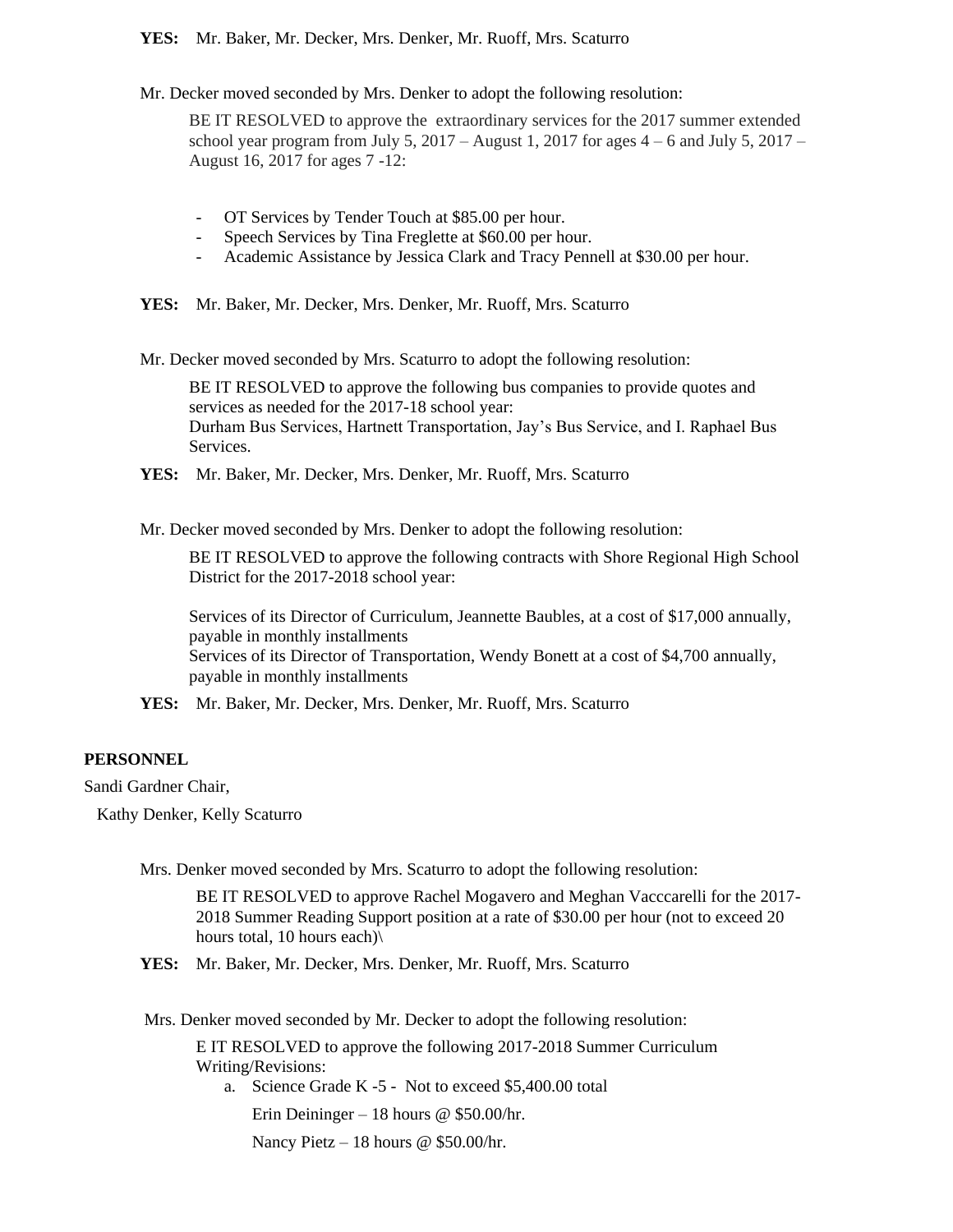Kara Sheridan – 18 hours @ \$50.00/hr. Meghan Vaccarelli – 18 hours @ \$50.00/hr. Jaclyn Fuchs – 18 hours  $@$  \$50.00/hr. Katherine Bazley – 18 hours @ \$50.00/hr.

- b. Mathematics Grade 8 General Algebra Not to exceed \$1,000.00 total Dorothy Mahoney – 10 hours @ \$50.00/hr. Jaclyn Fuchs – 10 hours  $\omega$  \$50.00/hr.
- c. Mathematics Grade 8 Algebra Not to exceed \$400.00 total Dorothy Mahoney – 4 hours @ \$50.00/hr. Jaclyn Fuchs – 4 hours @ \$50.00/hr.
- **YES:** Mr. Baker, Mr. Decker, Mrs. Denker, Mr. Ruoff, Mrs. Scaturro

Mrs. Denker moved seconded by Mr. Decker to adopt the following resolution:

BE IT RESOLVED to approve renewal of contract with Linda Considine as Interim Business Administrator (terms and conditions remain the same) effective July 1, 2017 through June 15, 2018 at a per diem rate of \$500 two to three days per week as needed. This contract will be sent to County Superintendent for approval

**YES:** Mr. Baker, Mr. Decker, Mrs. Denker, Mr. Ruoff, Mrs. Scaturro

# **CURRICULUM AND INSTRUCTION**

Chair Kathleen Denker Kelly Scaturro, Sandi Gardner,

> Mrs. Scaturro moved seconded by Mr. Decker to adopt the following resolution: BE IT RESOLVED to approve the following Class Trips: Kindergarten walking trip to the Public Library on May 25, 2017 from 8:30 a.m. to 10:00 a.m. Rain date of June 8, 2017.

Mrs. Scaturro moved seconded by Mrs. Denker to adopt the following resolution:

BE IT RESOLVED to approve the following:

- Regional Mentoring Plan for the 2017-2018 school year.
- Regional Professional Development Plan for the 2017-2018 school year.
- Regional Summer Reading Assignments for the 2017-2018 school year.

### **BUILDING AND GROUNDS**

David Baker, Chair

Chris Dudick, Leo Decker, Steve Mariani

Mr. Baker moved seconded by Mr. Decker to adopt the following resolution: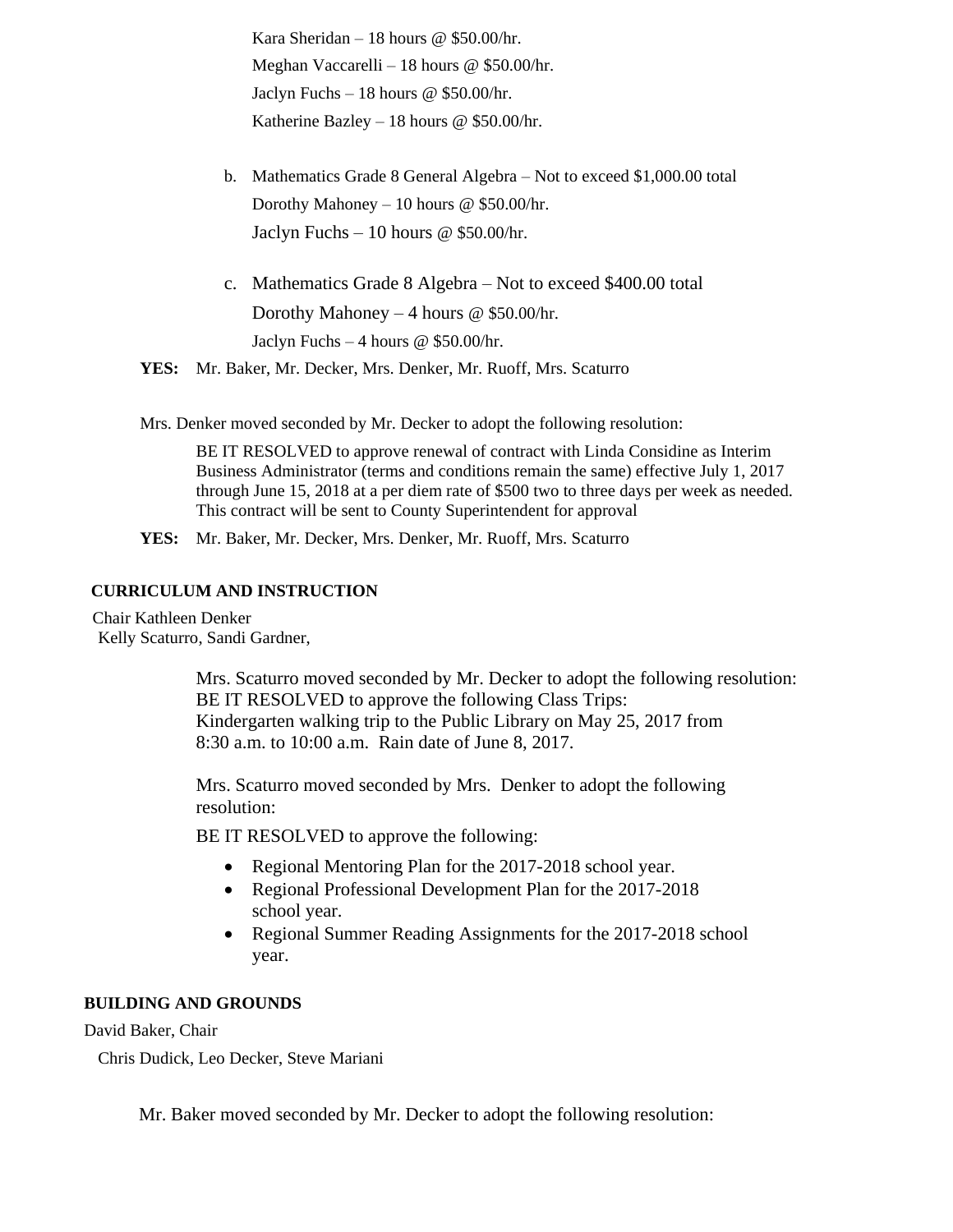BE IT RESOLVED to approve Lead in Drinking Water Report prepared by the LEW Corporation indicating the draw samples collected were below the 15ppb EPA maximum contaminant level for lead in drinking water. The results will be placed on the website

# **POLICY**

Mr. Ruoff moved seconded by Mr. Decker to adopt the following resolution:

BE IT RESOLVED to approve the second reading of the following policies and regulation: 2320 - Independent Study Programs - Policy (Abolished) 2415.06 - Unsafe School Choice Option – Policy (M) 2460 - Special Education – Policy & Regulation (M) 2460.1 - Special Education – Location, Identification, and Referral – Regulation (M) 2460.8 - Special Education – Free and Appropriate Public Education - Regulation (M) 2460.9 - Special Education – Transition From Early Intervention Programs to Preschool Programs – Regulation (M) 2460.15 - Special Education – In-Service Training Needs for Professional and Paraprofessional Staff - Regulation (M) (NEW) 2460.16 - Special Education - Instructional Material to Blind or Print-Disabled Students - Regulation (M) 2464 - Gifted and Talented Students – Policy (M) 2467 - Surrogate Parents and Foster Parents – Policy (M) 2622 - Student Assessment – Policy (M) 3160 - Physical Examination – Policy & Regulation (M) 4160 - Physical Examination – Policy & Regulation (M) 5116 - Education of Homeless Children – Policy & Regulation 7446 - School Security Program – Policy (not applicable) 8350 - Records Retention – Policy (NEW)

# **GENERAL ITEMS**

Future meeting dates:

Thursday, June 15, 2017 at 7:30 p.m.

Mr. Ruoff moved seconded by Mrs. Denker to adopt the following resolution:

BE IT RESOLVED to approve the Exemption from Dismissal Policy 8601 from the parent for student ID # 1217.

Mr. Ruoff moved seconded by Mr. Decker to adopt the following resolution:

BE IT RESOLVED to accept, with regret and gratitude for his 12 years of service, the resignation of Dave Roberts as Board Member

# **EXECUTIVE SESSION**

At 8:20 p.m. Mr. Ruoff moved seconded by Mr. Bajer to adopt the following resolution:

BE IT RESOLVED that pursuant to the Open Public Meetings act of 1975, the board is now going into Executive Session to discuss matters relating to:

\_\_X\_\_\_ Appointment of a public official  $\underline{X}$  Matters covered by Attorney/Client Privilege